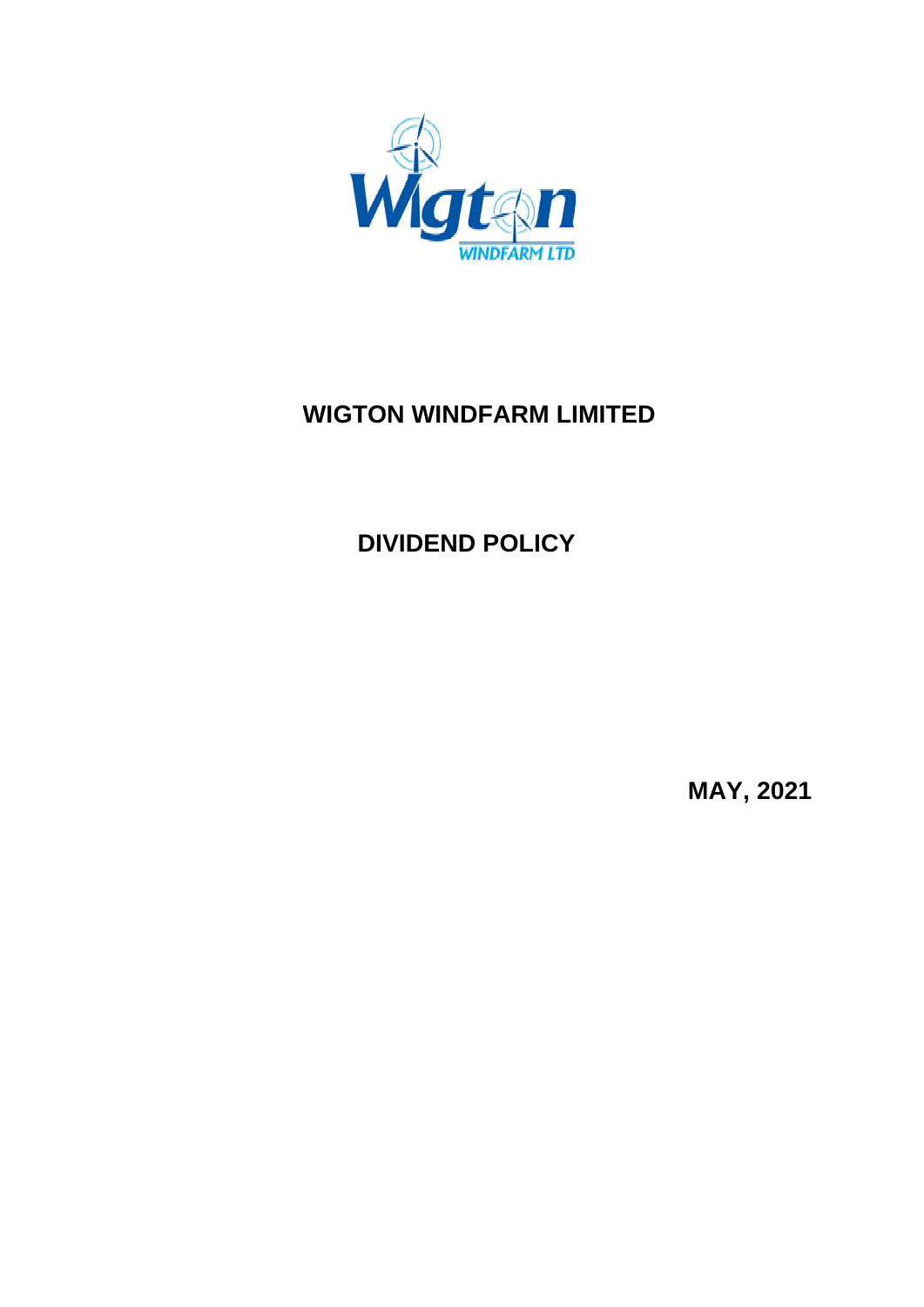### **A. POLICY STATEMENT**

Wigton Windfarm Limited ("WWFL" or the "Company") was established in April 2000 under the Companies Act of Jamaica as a subsidiary of the Petroleum Corporation of Jamaica (PCJ), which was then the Government of Jamaica (GOJ) entity with responsibility for energy security. WWFL was mandated to develop and operate renewable energy systems on a utility scale to supply electricity to the national grid.

In 2017 the GOJ took the decision to divest WWFL via an initial public offering on the Jamaica Stock Exchange (JSE) and this exercise was successfully completed in May 2019.

As a listed company, WWFL recognises that investors and shareholders will from time to time anticipate the payment of dividends in line with the performance of the Company and its operating and economic environment. In this regard, the Board of Directors has approved a Dividend Policy (hereinafter referred to as the "Policy").

#### **B. PURPOSE**

This Policy outlines the guidelines applicable to WWFL for declaring and distributing dividends to shareholders out of profits, as determined by the Board of Directors, which accords with section 158 of the Companies Act and Articles 144-154 of the Company's Articles of Incorporation.

This Policy balances the objectives of appropriately rewarding shareholders through dividends as well as the maintenance of stipulated liquidity, capital adequacy ratios and observing the Company's restrictions on the payment of dividends set out in any corporate debt instrument.

This Policy is consistent with and should be read in tandem with the relevant policies governing the Company's cash and capital management activities and procedures.

## **C. POLICY**

The Company's Board of Directors will declare, on the recommendation of the Audit, Finance and Investment Committee and at its sole discretion, dividends to shareholders, provided such declaration is in accordance with this Policy and after taking into consideration any regulatory or other requirements.

It is the intention of the Company to annually pay a dividend of not more than twentyfive per cent (25%) of audited profits after tax (less any non-cash adjustments), which is accrued monthly and paid out quarterly, as the Company continues to pay down its debt. The declaration and final value of any dividend to be paid will be determined and approved by a resolution of the Board of Directors and thereafter ratified by the shareholders at the Annual General Meeting of the Company.

A dividend, once declared, may only be paid from retained earnings and is subject to available cash flow.